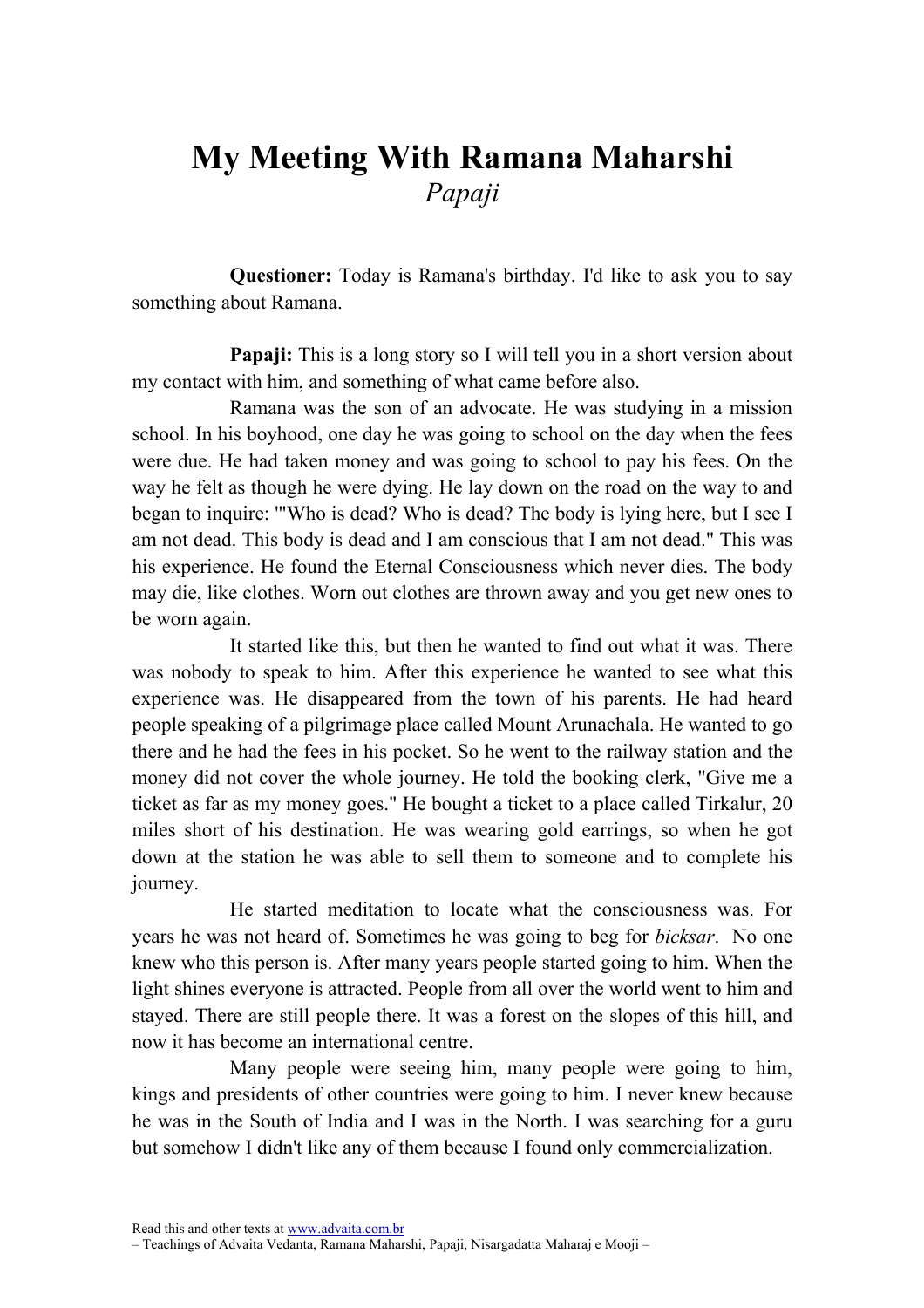I went to the Himalayas. I went around to all the well known gurus. I went to Rishikesh, to Uttarpashi, to Tapawanum, to Haridwar. I also went to traditional gurus. I wandered by the bank of Ganga, to Kashipuri. I went down to the desert, down to the South - I went everywhere. Everywhere I went they wanted to initiate me and asked me to do sadhana.

When I had gone and sat with them my question was only, "Can you show me God? Have you seen Him? If you have seen Him, can you show me? What fees do I have to pay you? If you have not seen and you cannot show me, tell me straight forward that you have not seen Him and you cannot show me." But this much nobody dared to tell. They would say, "You have to sit down and do sadhana."

I said, "Why sadhana? When I go to a shop I have money in my pocket, he has the commodity I want. He will not tell me. 'You first meditate in front of the shop then I will give it to you." Nobody will say this. If you have something give it to me and ask me any price, I will pay the price. I will serve you all my life."

But they would only say, "You have to go through a long sadhana." In Rishikesh a man had been doing sadhana for 50 years. He was pointing at me saying, "Look at this man!" Everyone was laughing. "This man is standing in an army dress. 'Show me God,' he says." They were mocking me. They were making a joke of me, standing asking them to show me God. "Is not something to be shown. He doesn't go through sadhana; he does not agree with sadhana."

There was one swami in Tapowan. He was very well known and very old, about 88 years old. But then I saw he was having a court case with one very poor sadhu just occupying a thatch hut. He said, "He is occupying my place. He doesn't vacate. I will get an advocate." He had plenty of land and this was only one man not harming anyone, only mediating alone. He was living there in a place ten feet by ten feet in one corner of the land. The swami wanted to make a wall there. Somehow I didn't like, he wanted to throw this sadhu out. When he has about ten acres of land why doesn't he allow him a space ten feet by ten feet. After all, he is a sadhu. He was bringing an eviction order and all that. I didn't like. I saw so many people like this and I returned back home. Very much disappointed and dejected I returned home. And the money that I had saved I spent already.

One day I was going to take lunch and I saw a man standing outside. I asked him, "If you want to take, come in and take food with me. And if you want monetary help I will help you. If you want food come in." He came in. I asked my mother to bring another plate of food and gave it to him. And then I asked him, "Are you a sannyasin? You must traveling throughout the country. Have you come across any person who is God-realized, who is enlightened and free? Have you seen anyone? If you have, give me the address; I will go to see

Read this and other texts at www.advaita.com.br

<sup>–</sup> Teachings of Advaita Vedanta, Ramana Maharshi, Papaji, Nisargadatta Maharaj e Mooji –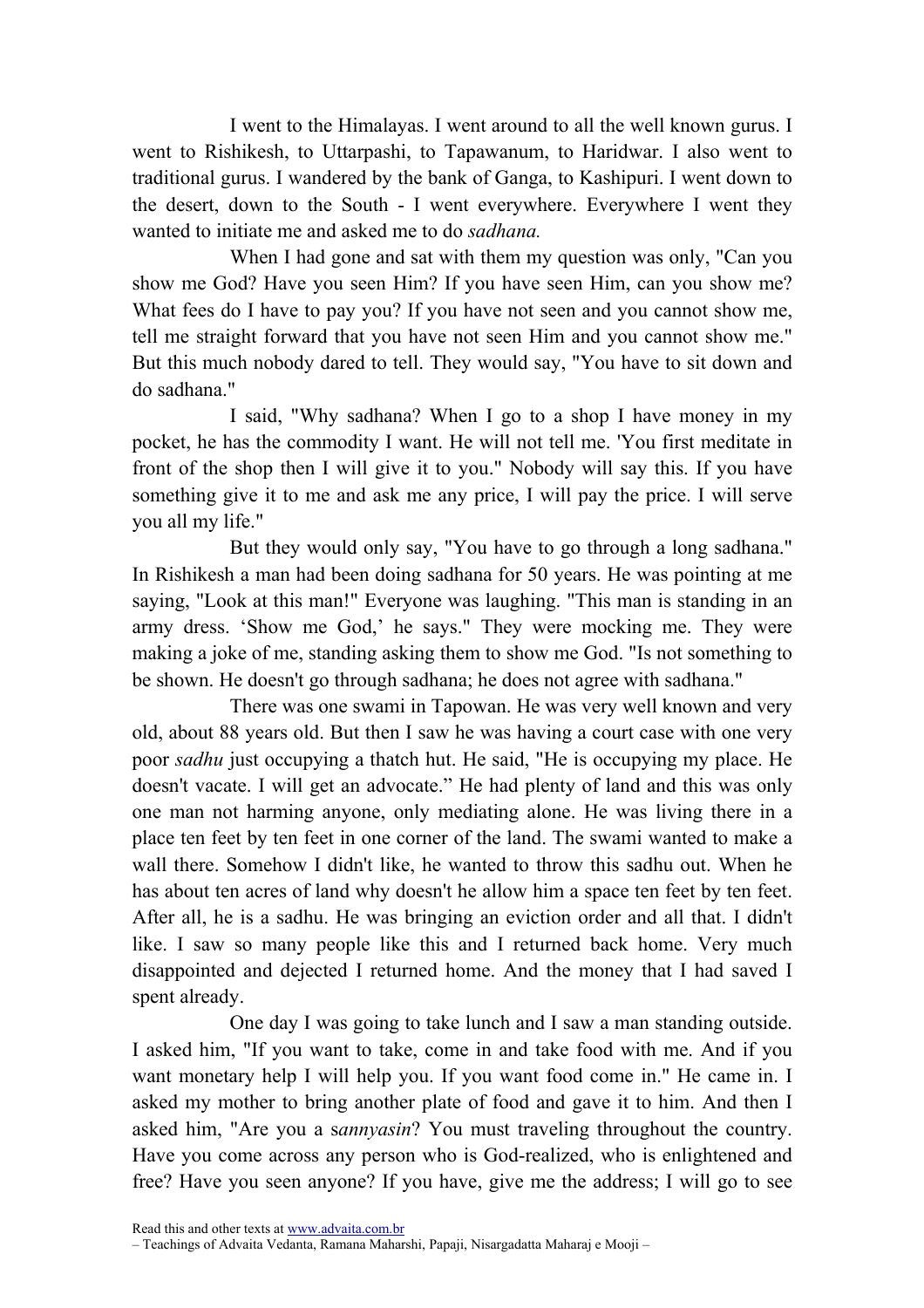him." He gave me an address and I noted down for the first time the name of a town called Tiruvanamalai, and he told me how to get there. Then he went away.

I decided not to tell my wife or my parents what had happened. I went out to the town. I had no funds as I had spent everything in my search for a guru and my father would not give me any money. When I was walking in the town an old friend called out to me - we had done physical exercises together. "You have not been seen around here. I heard that you had joined the army and since then we have not seen you." I sat down with him and saw an old Punjab newspaper lying in his shop on the table, the Old Tribune was the name. Immediately my eye went to the wanted advertisements. It was written, they required one ex-army officer to work in our CBI stores to supply army supplies to some British shipment. They were contractors in Pishawar and one unit was going to Madras. I saw a man was advertising for an ex-army officer to serve in Madras. So I applied and they sent me money to cover my first class ticket, and gave me one month's time to report. I said to myself "I've got money now." With that money I went straight in search of Ramana Maharshi's ashram at Arunachala.

I got down at the railway station and booked a bullock cart, which was the local transportation. I went to the ashram, and left all my baggage outside. I was going to start my work in Madras so I had all my bedding with me. I left it outside and went into the hall where a man was sitting. As soon as I saw this man I recognized that it was the same man who had given me the address in Punjab. I became very angry with him. I didn't go to see him. I didn't even enter the hall. I just went to find another cart to go back to the railway station. There was a Parsi man there; his name was Thromji. Later on we became friends. He came to me and said, "You seem to be a North Indian." "Yes, I am," I replied. "Then how is it that you have just arrived and now you are going back?" I told him, "This man is a fraud! He met me just fifteen days ago in Punjab and he gave me his own address that he is a God-realized man." "No, no," he said. It's not possible. You are making a mistake." I said, "How can I make a mistake? I am not mad. He is the same man. I am quite fit, both in body and mind. I cannot make such a mistake. In only fifteen days I cannot forget. He is the same man."

He said, "No. This man has not moved from this place in 50 years. You can ask anyone. Either you have seen someone else and you are mistaking the identity, or this man must have appeared to you through his own power to help you. We have heard of some three or four instances. So come with me, I will introduce you to the manager of this ashram and you can stay in the guest house." So he took me and insisted that I went there, and they give me a place to stay.

Then I went inside. He was not speaking to anybody. Everybody was quiet, but something was going on in this silence. For the first time I saw this happening without talking. Something was there; some vibration was there which

<sup>–</sup> Teachings of Advaita Vedanta, Ramana Maharshi, Papaji, Nisargadatta Maharaj e Mooji –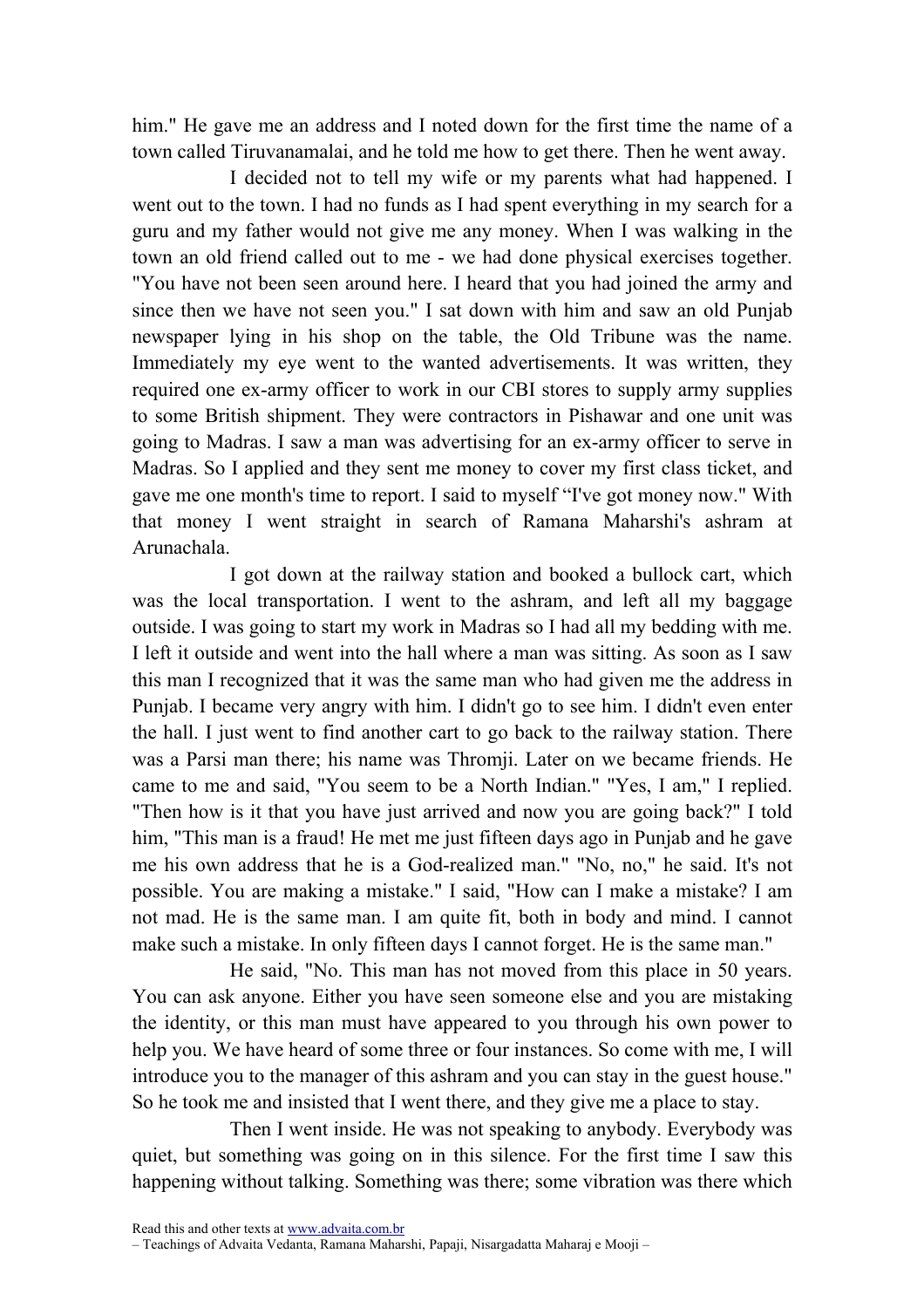was entering into my heart. After about 10 minutes there was a bell for lunch. Maharishi got up, everybody got up - there were maybe 15 or 20 people there and we all went in the hall to take lunch together. Then Maharshi went back to his hall alone; no one else followed him. After lunch Maharshi took rest, and then people came again in the hall at 2:30. I never knew this rule. So seeing him alone I went in straight away, but as I was going in the attendant stopped me. He said, "You come back at 2:30." Maharshi was looking and he signaled me to come in.

I went inside and asked him, "It was you wasn't it, who saw me and gave me your own address in Punjab?" He kept quiet. "If it was you why didn't you tell me? I wanted to see God. Why you didn't do it there, and why have you called me here? I have come here and you don't speak with me. I do not understand." Still he was silent. I said, "I do not understand your silence. Please speak to me." Still he was silent. Still he was silent, so I was not very happy.

I was in love with Lord Krishna since my boyhood. It was a constant force in my life. So I said, "Ok, this place is very nice, I like this place. This mountain is very beautiful, there are forests, there are monkeys, there are peacocks. I will live here. I will go to the forest and stay there." I went to the forest. I had a month before I had to join my duties and I had used up only five days. So I went to the other side of the hill for some time, knowing I could join my duties later on and knowing I was in a good place.

Then the time came for me to go, so I decided to go and prostrate before him and then to leave. I came to him. He was there again, and once again he was alone. Very few people went to see him, very few. He asked me, "Why didn't you come for so many days?" I was very proud. I said, "I have been playing with my God." "Very good, very well." He said. "You have been playing with God?" "Yes, I was. I have always been." "Do you see him now? Do you see him now?" "Not now," I said. "Not now. When I have vision I see him, sometimes in the night also. When I have vision I see him, not always. That's why I want to see him always."

Then he said, "God does not appear and disappear."

For the first time I heard this: "God is reality itself. God doesn't disappear. He is appearance itself. So what appears and disappears is only mental, is only imagination." I didn't like this philosophy that I was hearing. "The god appeared and disappeared. And the seer is still here, he who has seen god is still here. Find out who the seer is."

I had never been confronted at any time by anyone with this question before. Neither the living saints nor any of the past saints I had heard about could confront you like this, with this question: "Find out who the seer is. Find out who you are. That does not disappear. Always it is there, whether you are awake or dreaming or asleep. This seer is always there. Now you tell me who this seer is."

Read this and other texts at www.advaita.com.br

– Teachings of Advaita Vedanta, Ramana Maharshi, Papaji, Nisargadatta Maharaj e Mooji –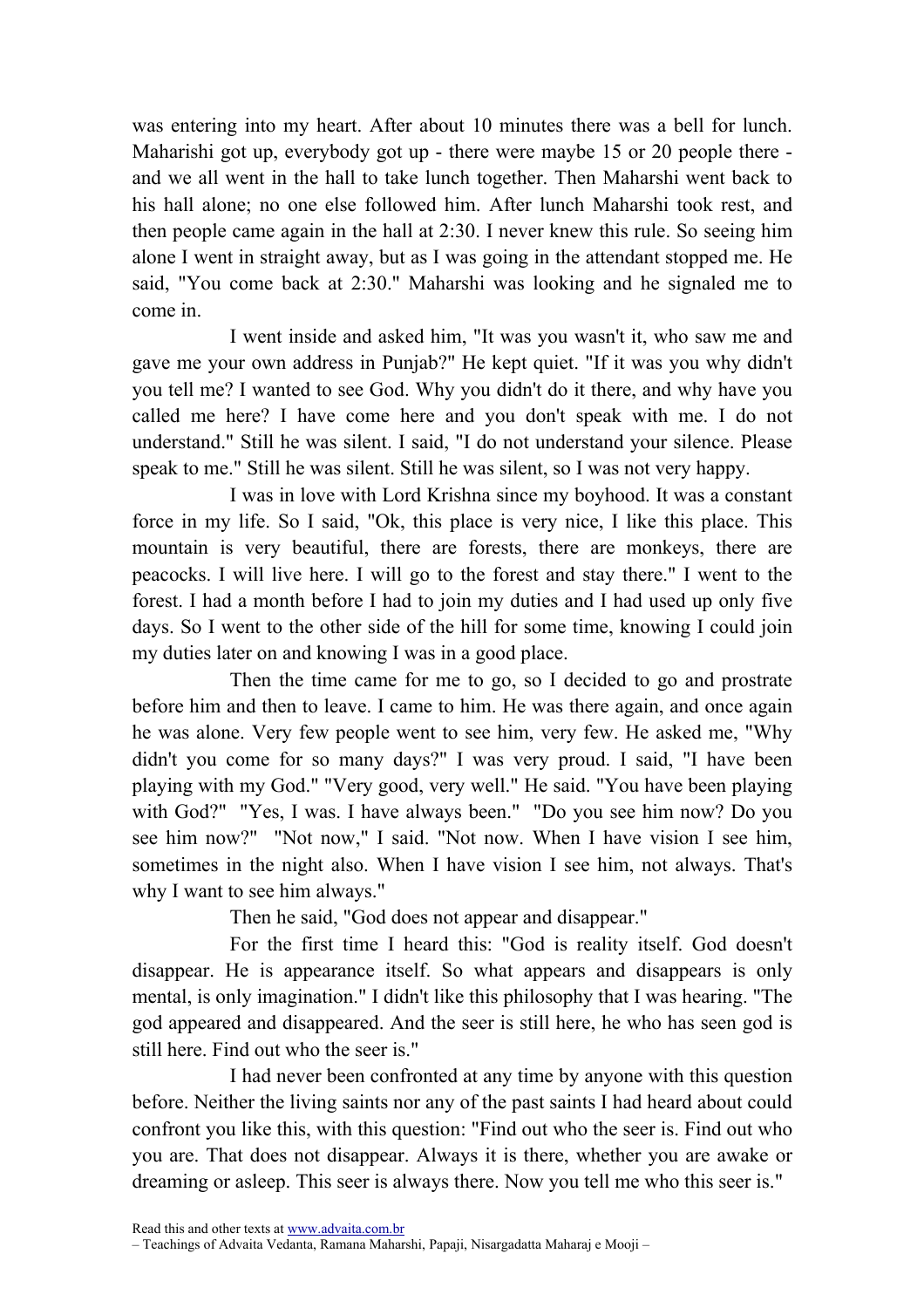No answer came for this question but I had an experience to find out the source of 'I'. It worked it my case. On my first trip to the guru I found it. Actually the seer was always there; the source of 'I' was always there. He simply asked me to, "Find out who the seer is." That's what he said. In his presence I experienced the seer, what it was. It was so quick. My body was vibrating and became One. I did not understand this tremendous bliss, this tremendous happiness, this beauty, in just an instant.

This teaching is the ultimate teaching, which I try to present to you every day. I don't think any other teaching is worth striving for except to discover your own Self. Later on, if you need anything else you may go in search of it. Here and now find out who you are. This is the ultimate Reality, this is the ultimate teaching. I don't think any other teaching can surpass this teaching. Know your Self and then know the rest, if it is needed. This false appearance will disappear in the recognition of your own Self. This false appearance will not show up again when the Real is revealed to you. *That* has no form and no name; That has no geographical location anywhere, neither inside nor outside. This is Eternal Rest. Each of you is already in this. The only impediment is your preoccupation with something else, with something unreal. That is the only hindrance. Otherwise this Freedom, this Wisdom, this Beauty, this Love is always inviting you. You only have to turn your attention within your own Self and you see that you have always been free. This is your own nature.

There is no need to seek, no need to hunt it down anywhere else. It is already here. You only have to abandon the notion that, "I am bound. I am suffering. I am born. I have to die." This is simply a notion that you have entertained somehow, due to your unmindfulness. This will disappear instantly when you want it to, when you need it to, when you desire it, instantly this is here. You do not need to go and search for it - it is not an object to search for. It is your very inner nature. It is very close, closer even than your breath. When something is closer and nearer than the breath what effort do you need to meet it? It is so near, so dear, so intimate to you, but you are lost in fulfilling your desires with those things or people which are not worth making friends with. They appear and disappear - they are not permanent, they are not real. So what is the use of that hunt which is not abiding, which is not living, which is not eternal, which is disturbing? It's not wise to purchase disturbance for nothing. If you are a good buyer you will make a bargain for those things which do not disappear. That will be the real diamond, and having that you will not see your poverty.

I went away to Madras and joined my duty. They gave me a very good bungalow and a car. Every Saturday we had half day of work, and Sunday was a full day off. So I started coming every weekend for a day and a half. Whenever I got holidays I went there for some months. Then the partitioning of India was going to take place and some friends living permanently in the ashram

<sup>–</sup> Teachings of Advaita Vedanta, Ramana Maharshi, Papaji, Nisargadatta Maharaj e Mooji –